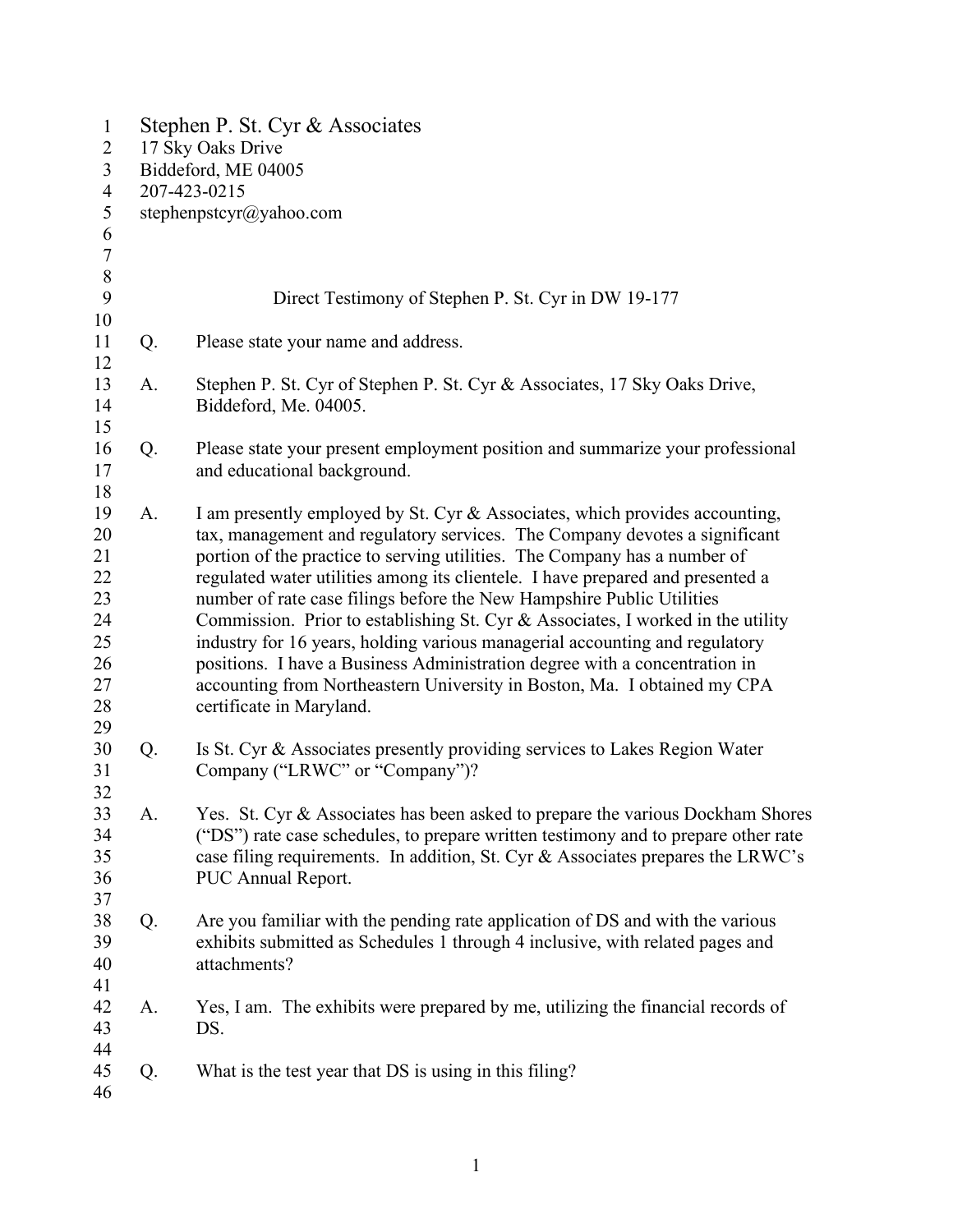| $\mathbf{1}$<br>$\overline{c}$                                  | A. | The Company is utilizing the twelve months ended December 31, 2018.                                                                                                                                                                                                                                                                                                                                                                                                                                                                                                                                                                                                    |
|-----------------------------------------------------------------|----|------------------------------------------------------------------------------------------------------------------------------------------------------------------------------------------------------------------------------------------------------------------------------------------------------------------------------------------------------------------------------------------------------------------------------------------------------------------------------------------------------------------------------------------------------------------------------------------------------------------------------------------------------------------------|
| $\overline{\mathbf{3}}$<br>$\overline{4}$<br>5                  | Q. | Before you explain the schedules, please provide a brief overview of some recent<br>developments pertaining to DS.                                                                                                                                                                                                                                                                                                                                                                                                                                                                                                                                                     |
| 6<br>$\overline{7}$<br>$8\,$<br>9<br>10<br>11<br>12<br>13<br>14 | A. | In DW 16-619 the PUC approved LRWC's request to include certain plant in rate<br>base and increase its DS customer's annual revenues by \$6,620. The \$6,620<br>assumed estimated total plant additions of \$60,000. LRWC later petitioned for a<br>step adjustment of \$53,894. That request was based on \$300,599 of actual total<br>plant additions. The \$300,599 of actual plant additions included state and<br>federally mandated structural improvements to DS' well meter pits and pump<br>station. The plant additions were detailed in an April 2018 engineering design<br>report.                                                                         |
| 15<br>16<br>17<br>18<br>19<br>20<br>21<br>22<br>23<br>24        |    | During the review of the improvements and related expenditures, the PUC Staff<br>acknowledged that the Company made great efforts to improve the quality of<br>water service at DS and that the upgrades to plant addressed state and federally<br>mandated structural improvements. The PUC Staff further observed that the new<br>facilities provide improved water quality, all of which have been inspected and<br>approved by the New Hampshire Department of Environmental Services. The<br>PUC's audit staff reviewed the associated costs and confirmed that the total<br>requested plant improvements have been placed in service and are used and<br>useful. |
| 25<br>26<br>27<br>28                                            |    | This rate case is largely the result of the difference between estimated total plant<br>additions of \$60,000 (which are reflected in rate base and rates) versus actual total<br>plant additions of \$300,599 (which are not yet reflected in rate base and rates).                                                                                                                                                                                                                                                                                                                                                                                                   |
| 29<br>30<br>31<br>32<br>33                                      |    | In DW 19-135 LRWC petitioned for approval of long term debt totaling \$633,000<br>from CoBank including \$215,000 associated with the 2017 $&$ 2018 improvements<br>at DS. The DS portion of the financing is intended to reimburse the Company for<br>the funds expended.                                                                                                                                                                                                                                                                                                                                                                                             |
| 34<br>35<br>36                                                  | Q. | Is there anything else that you would like to include before addressing the<br>schedules?                                                                                                                                                                                                                                                                                                                                                                                                                                                                                                                                                                              |
| 37<br>38<br>39<br>40<br>41<br>42<br>43<br>44                    | A. | Yes. DS believes that all assets placed in service during the test year should be<br>fully reflected in rate base and a full year's depreciation on such assets should be<br>fully reflected in depreciation expense and accumulated depreciation. This is<br>particularly true in this case since the DS improvements and related expenditures<br>are so significant, the amount of the plant additions are known and measurable<br>and all the additions were fully in use for the customers' benefit at December 31,<br>2018.                                                                                                                                       |
| 45<br>46                                                        | Q. | Is there anything else prior to summarizing the schedules?                                                                                                                                                                                                                                                                                                                                                                                                                                                                                                                                                                                                             |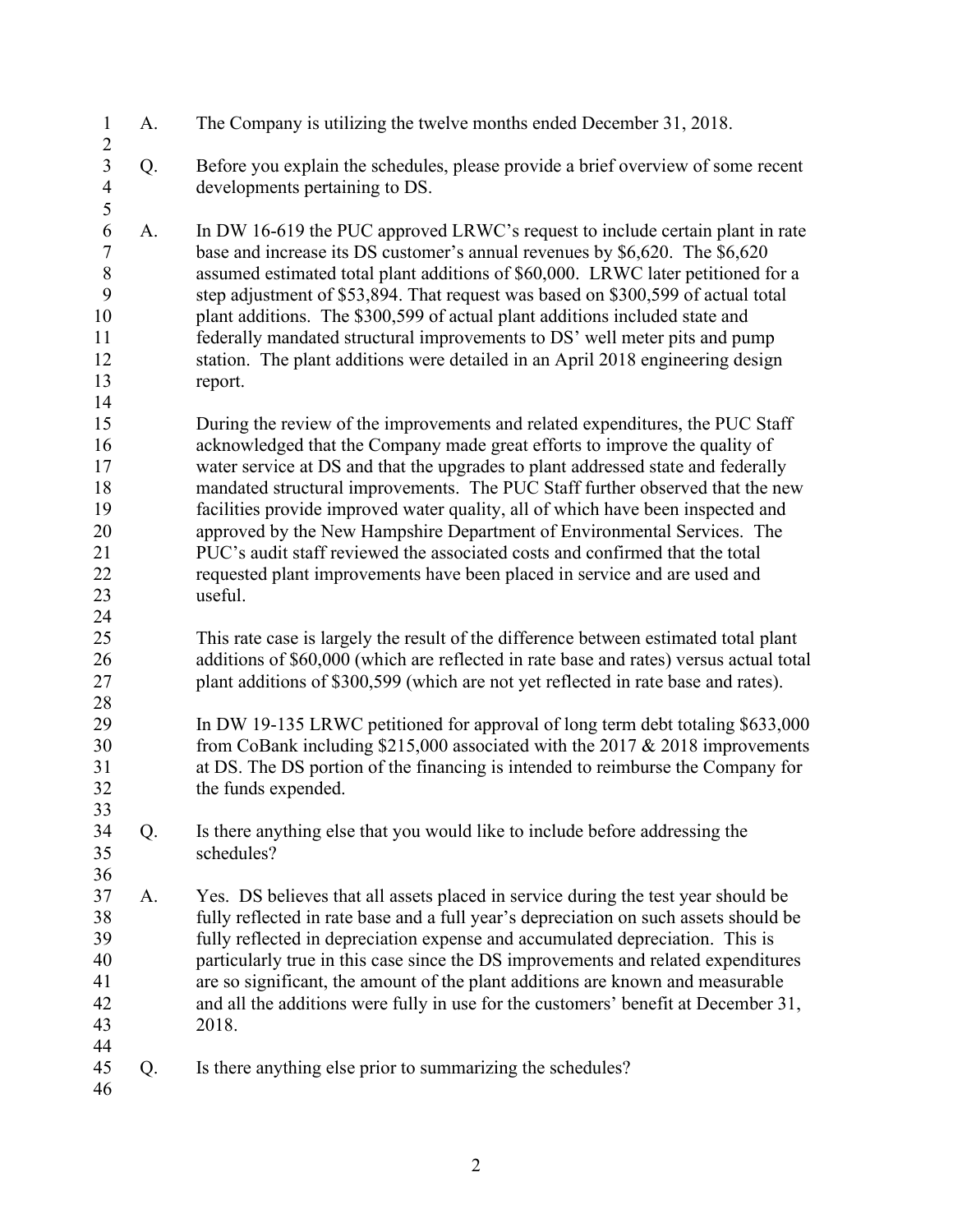| $\mathbf{1}$<br>$\overline{2}$                                                            | A. | No.                                                                                                                                                                                                                                                                                                                                                                                                                                                                                                                                                                                                                                                                                                                                                                                                                                                                                                                                                                                        |
|-------------------------------------------------------------------------------------------|----|--------------------------------------------------------------------------------------------------------------------------------------------------------------------------------------------------------------------------------------------------------------------------------------------------------------------------------------------------------------------------------------------------------------------------------------------------------------------------------------------------------------------------------------------------------------------------------------------------------------------------------------------------------------------------------------------------------------------------------------------------------------------------------------------------------------------------------------------------------------------------------------------------------------------------------------------------------------------------------------------|
| $\mathfrak{Z}$<br>$\overline{4}$                                                          | Q. | Then, would you please summarize the schedules?                                                                                                                                                                                                                                                                                                                                                                                                                                                                                                                                                                                                                                                                                                                                                                                                                                                                                                                                            |
| 5<br>6<br>$\boldsymbol{7}$<br>$\, 8$<br>9<br>10<br>11<br>12<br>13<br>14<br>15<br>16<br>17 | A. | Yes. The schedule entitled "Computation of Revenue Deficiency for Permanent<br>Rates" for the Test Year ended December 31, 2018 summarizes the supporting<br>schedules. The actual revenue deficiency for the DS for the test year amounts to<br>-\$16,471. It is based upon an actual test year with a 5 quarter average rate base of<br>\$141,098 as summarized in Schedule 3, column g. DS actual rate of return is<br>1.04% for the actual test year. The rate of return of 1.04%, when multiplied by<br>the rate base of \$141,098, results in an operating income requirement of \$1,468.<br>As shown on Schedule 1, column b, line 11, the actual net operating income for<br>DS for the test year was -\$15,003. The operating income required, less the net<br>operating income, results in an operating income deficiency before taxes of<br>-\$16,471. DS did not calculate the tax effect of the revenue deficiency, resulting<br>in a revenue deficiency for DS of -\$16,471. |
| 18<br>19<br>20<br>21<br>22<br>23<br>24<br>25<br>26<br>27                                  |    | The pro forma revenue deficiency for DS for the test year amounts to zero. It is<br>based upon a pro formed test year rate base of \$394,897, as summarized in<br>Schedule 3, column i. DS is utilizing a pro formed rate of return of 5.56% for the<br>pro formed test year. The pro formed rate of return of 5.56% when multiplied by<br>the rate base of \$394,897, results in an operating net income requirement of<br>\$21,957. As shown on Schedule 1, column d, line 11, the pro formed net<br>operating income for DS for the test year is \$21,957. The operating income<br>required, less the net operating income, results in a deficiency of zero. The tax<br>effect of the deficiency is zero, resulting in a revenue deficiency for DS of zero.                                                                                                                                                                                                                             |
| 28<br>29                                                                                  | Q. | Would you please explain Schedule 1 and supporting schedules?                                                                                                                                                                                                                                                                                                                                                                                                                                                                                                                                                                                                                                                                                                                                                                                                                                                                                                                              |
| 30<br>31<br>32<br>33<br>34<br>35                                                          |    | Schedule 1 reflects DS' Operating Income Statement. Column b shows the actual<br>test year results for DS. Column c shows the proforma adjustments for known<br>and measurable changes to test year revenues and expenses. The proforma<br>adjustments are further supported by schedule $1A - 1C$ . Column d shows the<br>proforma test year results.                                                                                                                                                                                                                                                                                                                                                                                                                                                                                                                                                                                                                                     |
| 36<br>37<br>38<br>39<br>40                                                                |    | During the twelve months ended December 31, 2018, the actual operating<br>revenues amounted to \$36,840. At December 31, 2018 DS had 61 customers. DS<br>has no growth in the number of customers during 2018. DS customers consumed<br>2,509,240 gallons of water.                                                                                                                                                                                                                                                                                                                                                                                                                                                                                                                                                                                                                                                                                                                        |
| 41<br>42<br>43                                                                            |    | DS' total operating expenses amounted to \$51,843. The 2018 Net Operating<br>Income amounted to -\$15,003. Net Income for 2018 was -\$16,162.                                                                                                                                                                                                                                                                                                                                                                                                                                                                                                                                                                                                                                                                                                                                                                                                                                              |
| 44<br>45<br>46                                                                            |    | The Company has made 2 proforma adjustments to operating revenues totaling<br>\$51,868. The specific proforma adjustments are identified on Schedule 1A. A<br>brief explanation is as follows:                                                                                                                                                                                                                                                                                                                                                                                                                                                                                                                                                                                                                                                                                                                                                                                             |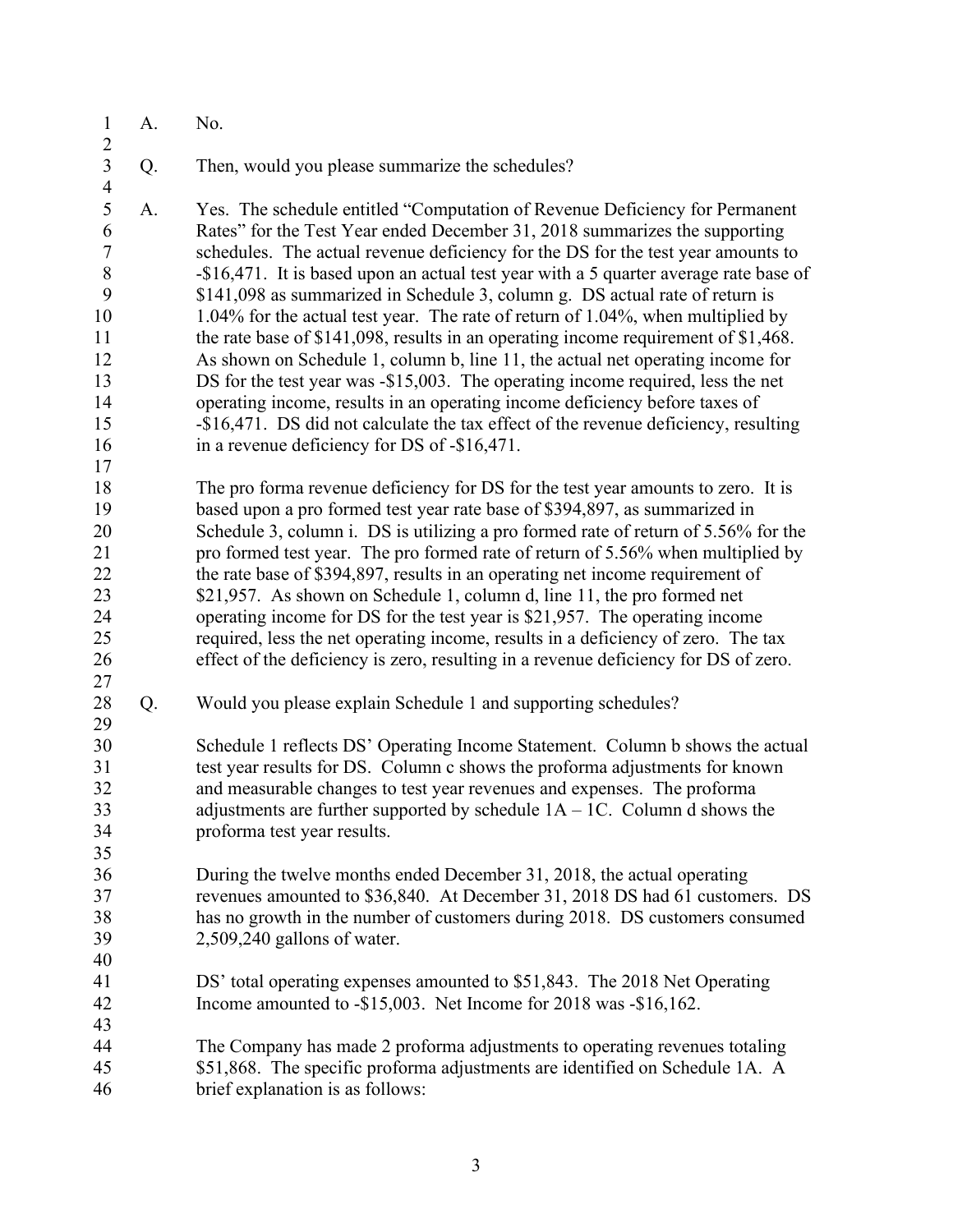| $\mathbf{1}$                     |           | <b>Proforma Adjustment to Operating Revenues</b>                                             |
|----------------------------------|-----------|----------------------------------------------------------------------------------------------|
| $\overline{c}$<br>$\mathfrak{Z}$ | 1.        | Operating Revenues - Step Adjustment - \$6,620.                                              |
| $\overline{4}$                   |           |                                                                                              |
| 5                                |           | In DW 16-619 the PUC approved LRWC's request to include certain plant                        |
| 6<br>$\tau$                      |           | in rate base and increase its DS customer's annual revenues by \$6,620.                      |
| $\,$ $\,$<br>9                   | 2.        | Operating Revenues – Amount Necessary to Earn Return and Cover<br>Operating Costs - \$45,248 |
| 10                               |           |                                                                                              |
| 11                               |           | The Company has increased pro forma test year revenues for the proposed                      |
| 12                               |           | amount of revenues necessary to cover its expenses and allow it to earn its                  |
| 13                               |           | proposed rate of return.                                                                     |
| 14                               |           |                                                                                              |
| 15                               |           | The Total Pro forma Adjustments to Operating Revenue amounts to                              |
| 16                               | \$51,868. |                                                                                              |
| 17                               |           |                                                                                              |
| 18                               |           | Proforma Adjustments to O&M Expense                                                          |
| 19                               |           |                                                                                              |
| 20                               | 3.        | Operating and Maintenance Expenses - PUC Audit - \$1,000.                                    |
| 21                               |           |                                                                                              |
| 22                               |           | In anticipation of a PUC audit on DS 2018 financial statements, DS is                        |
| 23                               |           | estimated that it will incur \$3,000 of outside services (accounting and legal) to           |
| 24                               |           | assist DS in reviewing/responding to audit requests, reviewing draft audit report,           |
| 25                               |           | reviewing/responding to audit finds and review final audit report. DS proposes to            |
| 26                               |           | adjust the \$3,000 estimate to actual cost upon completion of the audit. DS                  |
| 27                               |           | proposes to recover such PUC audit cost of 3 years.                                          |
| 28                               |           |                                                                                              |
| 29                               | 4.        | Operating and Maintenance Expenses – Source of Supply – $$1,500$ .                           |
| 30                               |           |                                                                                              |
| 31                               |           | During the test year DS did not incur any source of supply expenses. It is                   |
| 32                               |           | not likely DS will not incur such expenses in 2019 and future years. As such, DS             |
| 33                               |           | proposes \$1,500 for source of supply labor, material and expenses and                       |
|                                  |           | maintenance of wells.                                                                        |
| 34                               |           |                                                                                              |
| 35                               |           |                                                                                              |
| 36                               | 5.        | Operating and Maintenance Expenses - treatment - \$2,065.                                    |
| 37                               |           |                                                                                              |
| 38                               |           | In 2018, DS incurred \$1,195 of treatment expenses. In 2019, DS                              |
| 39                               |           | anticipates increased testing, resulting in an increase of \$2,065.                          |
| 40                               |           |                                                                                              |
| 41                               | 6.        | Operating and Maintenance Expense - T&D Maintenance - \$2,000                                |
| 42                               |           |                                                                                              |
| 43                               |           | During the test year, DS incurred \$369 of T&D maintenance expenses. It                      |
| 44                               |           | is not likely DS will incur such a minimal amount in 2019 and future years. As               |
| 45                               |           | such, DS proposes \$2,369, an increase of \$2,000 for maintenance associated with            |
| 46                               |           | mains, services, meters, etc.                                                                |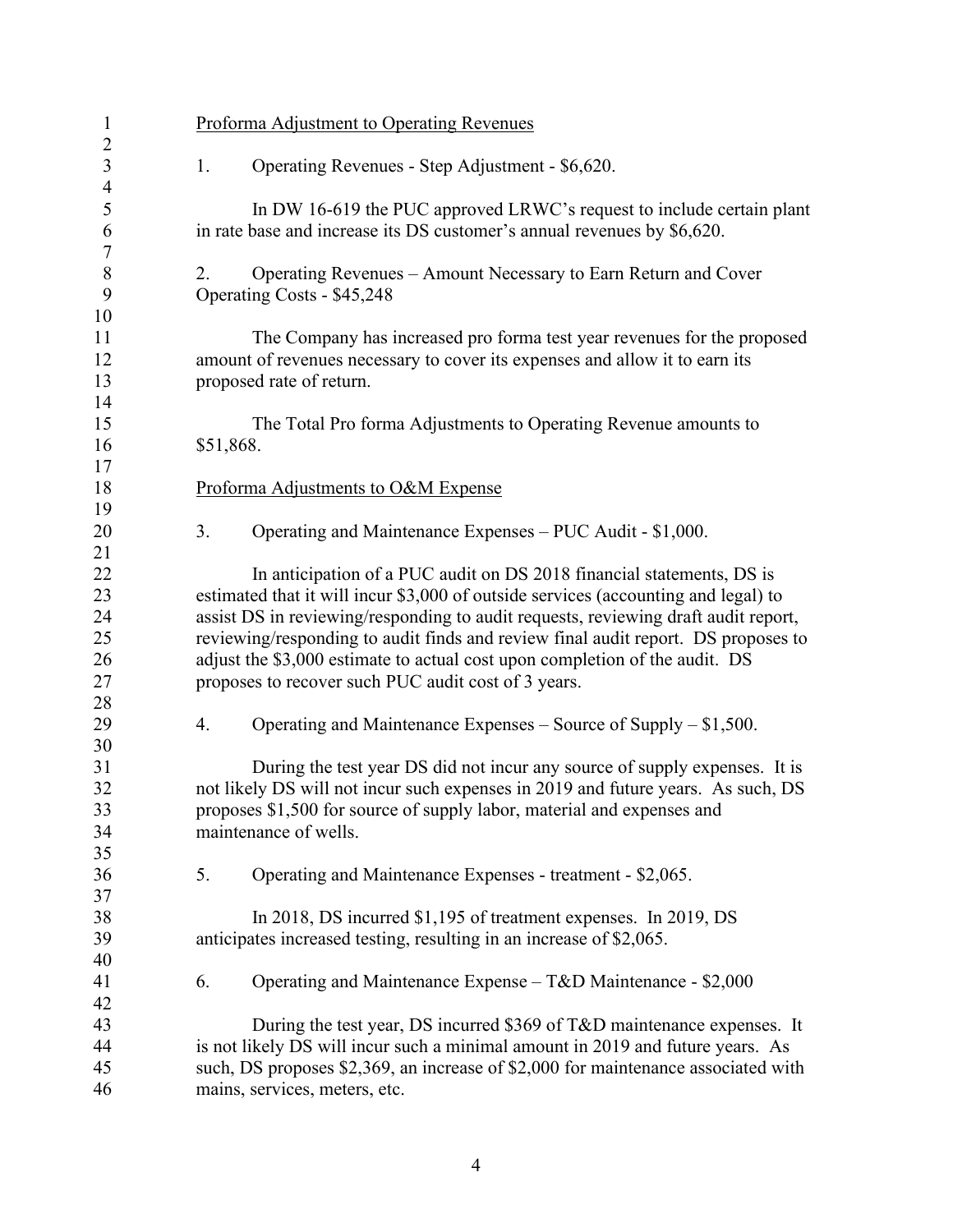| $\mathbf{1}$                     | 7.            | Operating and Maintenance Expense $- A & G$ Expenses $-$ \$0.                        |
|----------------------------------|---------------|--------------------------------------------------------------------------------------|
| $\overline{c}$<br>$\overline{3}$ |               |                                                                                      |
|                                  |               | In 2018, DS incurred \$14,935 of administrative and general expenses. DS             |
| $\overline{4}$                   |               | is monitoring its 2019 level of A&G expenses. DS currently believes that such        |
| 5                                |               | amount is appropriate. As such, no pro forma is currently required.                  |
| 6                                |               |                                                                                      |
| $\tau$                           |               | The total proposed pro forma adjustment to $O\&M$ expenses is \$6,565.               |
| $\,8\,$                          |               |                                                                                      |
| 9                                | 8.            | Depreciation Expense - \$6,429.                                                      |
| 10                               |               |                                                                                      |
| 11                               |               | The Company is proposing to include the additional half year depreciation            |
| 12                               |               | on the 2018 additions to plant. The amount of the depreciation expense increase      |
| 13                               | is $$6,429$ . |                                                                                      |
| 14                               |               |                                                                                      |
| 15                               | 9.            | Amortization of Organizational Costs - \$1,914.                                      |
| 16                               |               |                                                                                      |
| 17                               |               | In DW 16-619 LRWC incurred \$38,273 of organizational costs in                       |
| 18                               |               | pursuing PUC approval of its purchase of DS. DS considered various                   |
| 19                               |               | amortization periods, i.e., 5, 10, 20, etc. While DS believes that a shorter period  |
| 20                               |               | may be appropriate, given age of its plant and its ultimate replacement of some of   |
| 21                               |               | the plant, it decided that 20 years was appropriate. As such, it proposes to recover |
| 22                               |               | the organization costs over a 20 year period, resulting in annual amortization of    |
| 23                               | \$1,914.      |                                                                                      |
| 24                               |               |                                                                                      |
| 25                               | 10.           | Taxes other than Income – State Utility Property Taxes - \$0.                        |
| 26                               |               |                                                                                      |
| 27                               |               | While LRWC is expecting an increase in its state utility property taxes,             |
| 28                               |               | attributed in part to DS improvements, such an increase in not known at this time.   |
| 29                               |               | If, in the future, DS becomes aware of an increase in state utility property taxes   |
| 30                               |               | due to an increase in the DS plant, DS will propose an adjustment.                   |
| 31                               |               |                                                                                      |
| 32                               | 11.           | Taxes other than Income – Town of Gilford Property Taxes - \$0.                      |
| 33                               |               |                                                                                      |
| 34                               |               | Similarly to state utility property taxes, LRWC is expecting an increase in          |
| 35                               |               | its Town of Gilford property taxes, attributed in part to DS improvements, such an   |
| 36                               |               | increase in not know at this time. If, in the future, DS becomes aware of an         |
| 37                               |               | increase in state utility property taxes due to an increase in the DS plant, DS will |
| 38                               |               | proposes an adjustment.                                                              |
| 39                               |               |                                                                                      |
| 40                               |               | 12. Federal Income Taxes - \$0.                                                      |
| 41                               |               |                                                                                      |
| 42                               |               | In 2018, LRWC allocated federal income taxes to DS. It allocated 3%                  |
| 43                               |               | based on number of customers. A more appropriate basis may be based on               |
| 44                               |               | taxable income. LRWC/DS is reviewing its allocation method. As such, there is        |
| 45                               |               | no adjustment at this time.                                                          |
| 46                               |               |                                                                                      |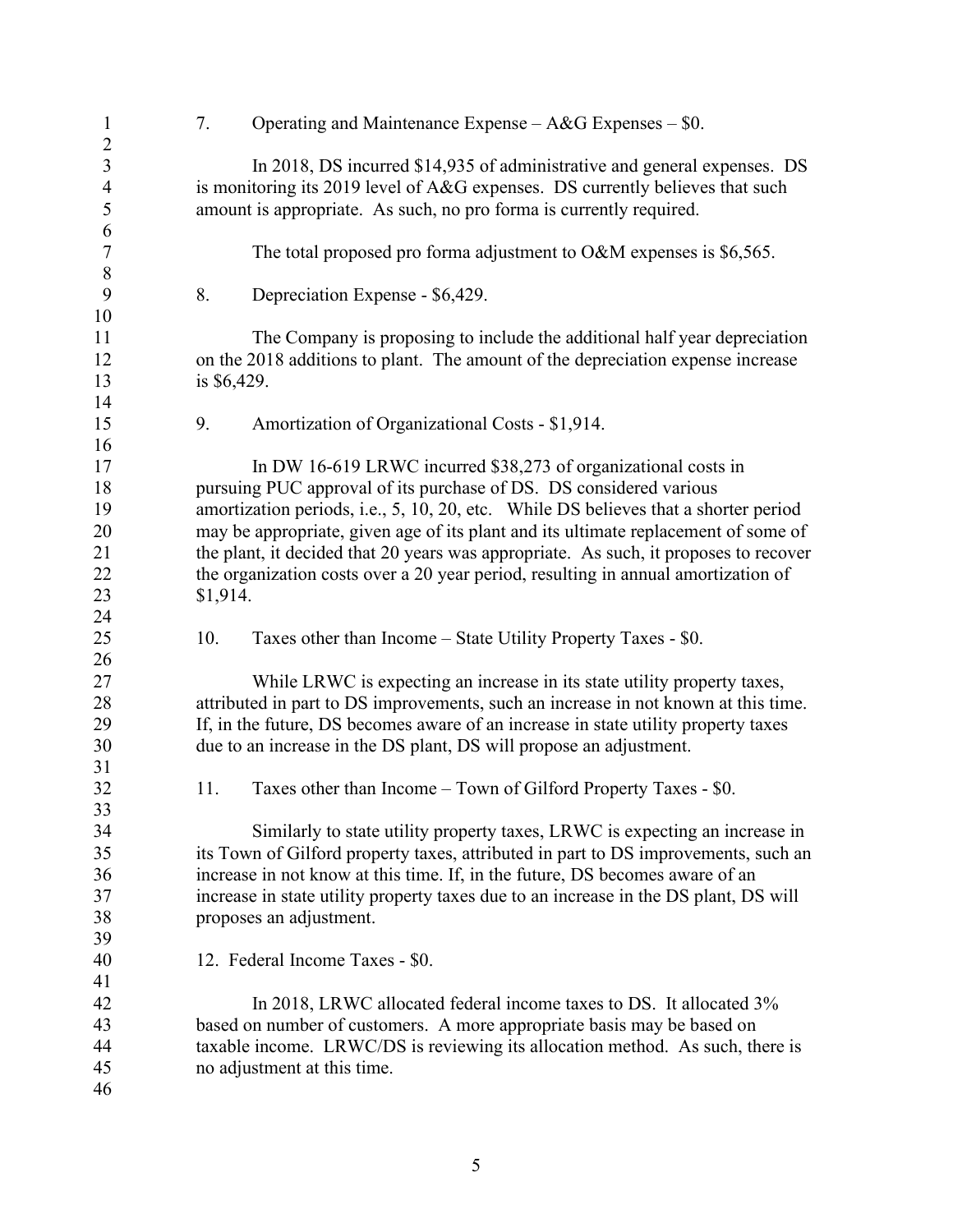| $\mathbf{1}$                       |    | 13. State Business Taxes - \$0.                                                                                                                    |
|------------------------------------|----|----------------------------------------------------------------------------------------------------------------------------------------------------|
| $\boldsymbol{2}$<br>$\mathfrak{Z}$ |    | In 2018, LRWC allocated state business taxes to DS. It allocated 3%                                                                                |
| $\overline{4}$                     |    | based on number of customers. A more appropriate basis may be based on gross                                                                       |
| 5                                  |    | business income. LRWC/DS is reviewing its allocation method. As such, there is                                                                     |
| 6                                  |    | no adjustment at this time.                                                                                                                        |
| $\boldsymbol{7}$                   |    |                                                                                                                                                    |
| $\, 8$                             |    | The total pro forma adjustments to Operating Expenses amount to                                                                                    |
| 9                                  |    | \$14,908.                                                                                                                                          |
| 10                                 |    |                                                                                                                                                    |
| 11                                 |    | The net of the pro forma adjustments to operating revenue \$51,868 and the                                                                         |
| 12                                 |    | pro forma adjustments to operating expenses \$14,908 results in net pro forma                                                                      |
| 13                                 |    | adjustment of \$36,960. When the net operating income associated with the pro                                                                      |
| 14                                 |    | forma adjustments is added to net operating income from the test year, the pro                                                                     |
| 15                                 |    | forma test year net operating income totals \$21,957. The pro forma test year net                                                                  |
| 16                                 |    | operating income of \$21,957 allows the Company to cover its expenses and earn a                                                                   |
| 17                                 |    | 5.56% return on its investments.                                                                                                                   |
| 18                                 |    |                                                                                                                                                    |
| 19                                 | Q. | Does that complete your description of the pro forma adjustments to revenues and                                                                   |
| 20                                 |    | expenses?                                                                                                                                          |
| 21                                 |    |                                                                                                                                                    |
| 22<br>23                           | A. | Yes.                                                                                                                                               |
| 24                                 | Q. | Are there additional schedules that support Schedule 1?                                                                                            |
| 25                                 |    |                                                                                                                                                    |
| 26                                 | A. | Yes, Schedule 1B & 1C. Schedule 1B shows the income tax computation.                                                                               |
| 27                                 |    | Because the equity component of DS' cost of capital in negative, DS is utilizing                                                                   |
| 28                                 |    | 0.00%, resulting in no federal income or state business taxes. Schedule 1C shows                                                                   |
| 29                                 |    | the effective tax factor.                                                                                                                          |
| 30                                 |    |                                                                                                                                                    |
| 31                                 | Q. | Please describe Schedule 2, the DS Balance Sheets.                                                                                                 |
| 32                                 |    |                                                                                                                                                    |
| 33                                 | А. | DS has \$381,438 total assets at the end of 2018. \$351,594 of the \$381,438 total                                                                 |
| 34                                 |    | assets is net utility plant, all of which is completed and providing service to                                                                    |
| 35                                 |    | customers. In 2018 DS added \$ of plant in service, offset by \$ of plant                                                                          |
| 36                                 |    | retired. Most significantly, it added \$ for the new pump station building, new                                                                    |
| 37                                 |    | generator, new pumps and a new tank. DS also has \$38,393 of organizational                                                                        |
| 38                                 |    | costs related to pursuing and receiving PUC approval of the purchase of the water                                                                  |
| 39                                 |    | system.                                                                                                                                            |
| 40                                 |    |                                                                                                                                                    |
| 41                                 |    | DS has total equity capital and liabilities of \$381,438 at the end of the year. Total                                                             |
| 42<br>43                           |    | equity capital amounts to -\$5,297. The negative equity is the result of net losses                                                                |
| 44                                 |    | and negative retained earnings. DS has long term debt owed to CoBank<br>amounting to \$128,986. DS also has \$243,676 of miscellaneous current and |
| 45                                 |    | accrued liabilities owed to LRWC.                                                                                                                  |
| 46                                 |    |                                                                                                                                                    |
|                                    |    |                                                                                                                                                    |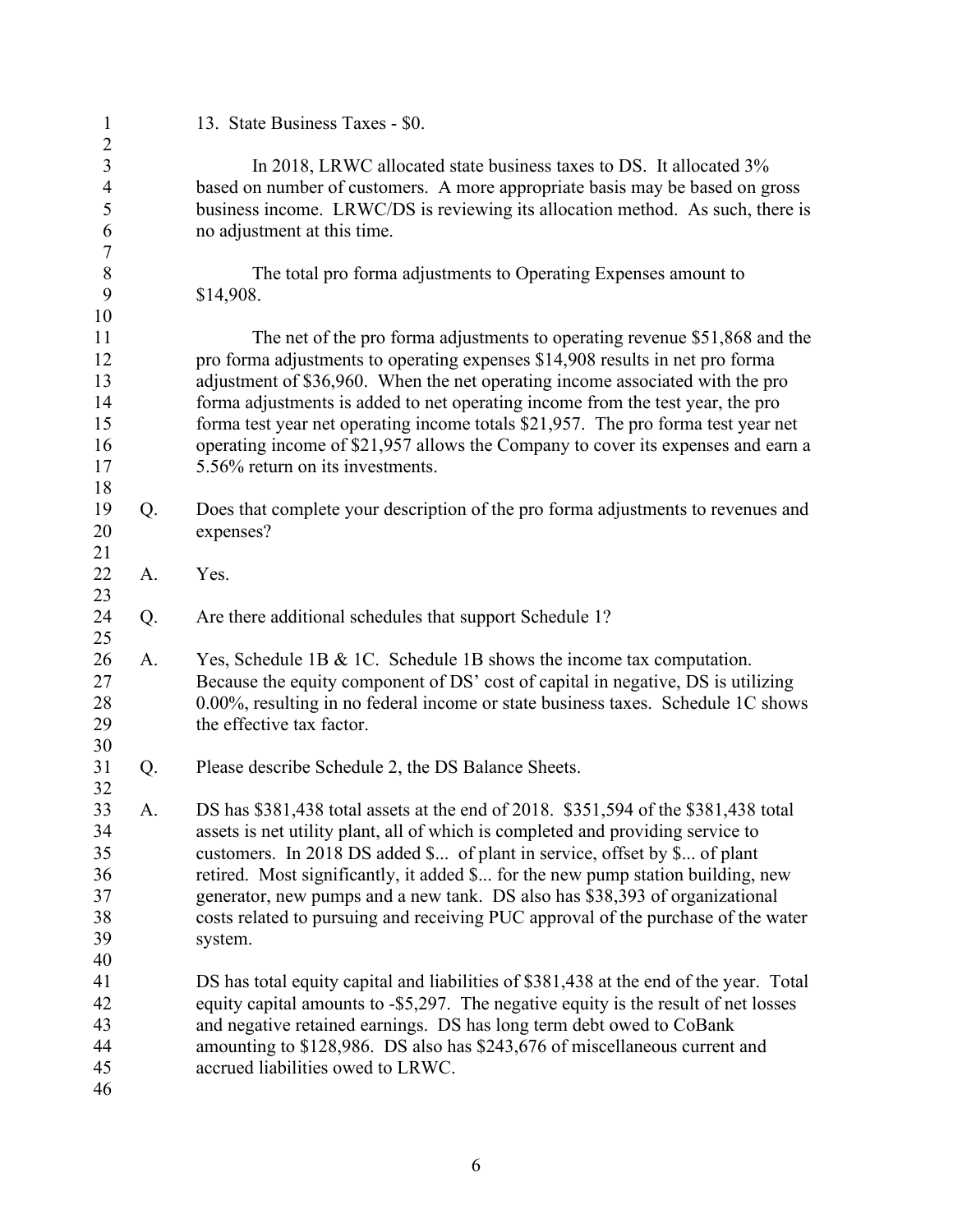| $\mathbf{1}$<br>$\frac{2}{3}$                                        | Q. | Please continue with an explanation of Schedule 3, Rate Base and the supporting<br>schedule.                                                                                                                                                                                                                                                                                                                                                                                                                                                                                                                                                                                                                                                                                                                                                                                            |
|----------------------------------------------------------------------|----|-----------------------------------------------------------------------------------------------------------------------------------------------------------------------------------------------------------------------------------------------------------------------------------------------------------------------------------------------------------------------------------------------------------------------------------------------------------------------------------------------------------------------------------------------------------------------------------------------------------------------------------------------------------------------------------------------------------------------------------------------------------------------------------------------------------------------------------------------------------------------------------------|
| $\overline{4}$<br>5<br>6<br>$\boldsymbol{7}$<br>$\,$ $\,$<br>9       | A. | Schedule 3 reflects the Company's Rate Base for both the actual 5 quarter average<br>test year and the 2018 pro forma test year. Columns $b - f$ shows the actual quarter<br>end balances. Column g shows the 5 quarter average balances. Column h shows<br>the pro forma adjustments. Column i shows the 2018 pro forma balances. The<br>balances are further supported by Schedules 3A, 3B and 3C.                                                                                                                                                                                                                                                                                                                                                                                                                                                                                    |
| 10<br>11<br>12<br>13                                                 |    | The rate base consists of Utility Plant in Service less Accumulated Depreciation,<br>plus Material and Supplies, less Contributions in Aid of Construction plus<br>Accumulated Amortization of CIAC and Cash Working Capital.                                                                                                                                                                                                                                                                                                                                                                                                                                                                                                                                                                                                                                                           |
| 14<br>15<br>16                                                       |    | The total 5 quarter average rate base amounts to \$141,098. The total pro formed<br>year end rate base balances amounts to \$394,897.                                                                                                                                                                                                                                                                                                                                                                                                                                                                                                                                                                                                                                                                                                                                                   |
| 17<br>18                                                             | Q. | Would you please explain Schedule 3A, Rate Base - Pro forma Adjustments?                                                                                                                                                                                                                                                                                                                                                                                                                                                                                                                                                                                                                                                                                                                                                                                                                |
| 19<br>20<br>21<br>22<br>23<br>24<br>25<br>26<br>27<br>28<br>29<br>30 | A. | Schedule 3A shows the various adjustments to rate base. As stated earlier in my<br>testimony, DS believes that all assets placed in service during the test year should<br>be fully reflected in rate base and a full year's depreciation on such assets should<br>be fully reflected in depreciation expense and accumulated depreciation.<br>Likewise, DS believes that other rate base items should be fully reflected in rates.<br>As such, DS has adjusted the actual 5 quarter average balances to year end<br>balances. The rate base items affected by the reflection of year end balances are<br>$(1)$ plant in service, $(3)$ accumulated depreciation, $(6)$ material and supplies and<br>(7) accumulated amortization of CIAC. Please note that LRWC has not yet<br>separated accumulated deferred income taxes related to the DS book and tax<br>depreciation differences. |
| 31<br>32<br>33                                                       |    | In addition to the pro forma adjustments to rate base for the year end balances, the<br>Company made other pro forma adjustments as follows:                                                                                                                                                                                                                                                                                                                                                                                                                                                                                                                                                                                                                                                                                                                                            |
| 34<br>35                                                             |    | Plant in Service – 2018 Organization Costs - \$38,273.<br>2.                                                                                                                                                                                                                                                                                                                                                                                                                                                                                                                                                                                                                                                                                                                                                                                                                            |
| 36<br>37<br>38<br>39<br>40<br>41                                     |    | This rate base pro forma is related to the pro forma adjustment number 9<br>on the income statement. In DW 16-619 LRWC incurred \$38,273 of<br>organizational costs in pursuing PUC approval of its purchase of DS. DS<br>proposes to transfer \$38,273 from miscellaneous deferred debits to plant in<br>service, account 301, Organization.                                                                                                                                                                                                                                                                                                                                                                                                                                                                                                                                           |
| 42<br>43                                                             |    | Accumulated Depreciation - \$6,429.<br>4.                                                                                                                                                                                                                                                                                                                                                                                                                                                                                                                                                                                                                                                                                                                                                                                                                                               |
| 44                                                                   |    | The Company is proposing to include the additional half year depreciation on the                                                                                                                                                                                                                                                                                                                                                                                                                                                                                                                                                                                                                                                                                                                                                                                                        |
| 45                                                                   |    | 2018 additions to plant. The amount of the depreciation expense increase is                                                                                                                                                                                                                                                                                                                                                                                                                                                                                                                                                                                                                                                                                                                                                                                                             |
| 46                                                                   |    | \$6,429, resulting in the same increase in accumulated depreciation.                                                                                                                                                                                                                                                                                                                                                                                                                                                                                                                                                                                                                                                                                                                                                                                                                    |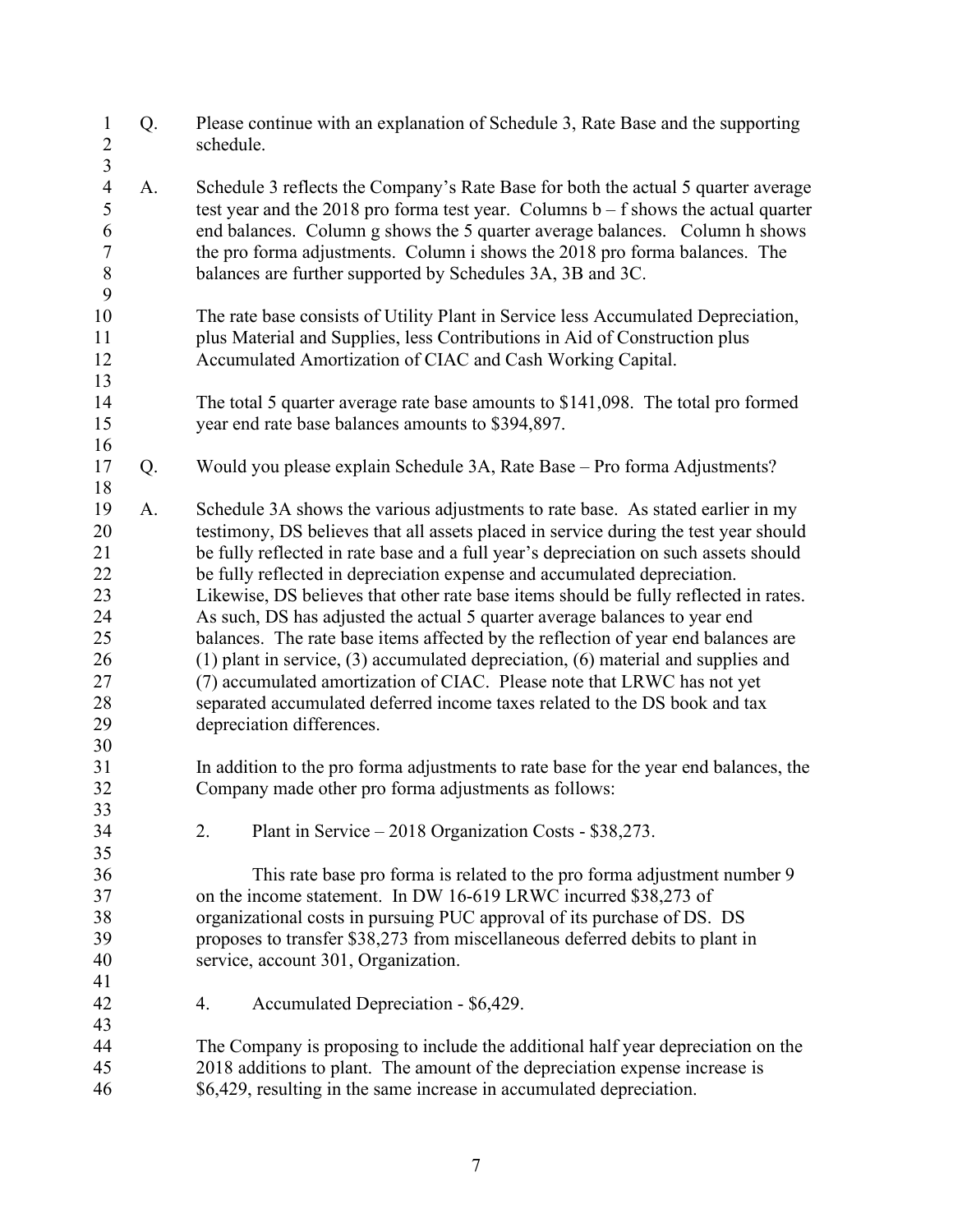| $\mathbf{1}$                     |    | 5.      | Accumulated Amortization of Organization Costs - \$957.                                                                                                                    |
|----------------------------------|----|---------|----------------------------------------------------------------------------------------------------------------------------------------------------------------------------|
| $\overline{c}$<br>$\mathfrak{Z}$ |    |         | DS considered various amortization periods, i.e., 5, 10, 20, etc. While DS                                                                                                 |
| $\overline{4}$                   |    |         | believe that a shorter period may be appropriate, given age of its plant and its                                                                                           |
| 5                                |    |         | ultimate replacement of some of the plant, it decided that 20 years was                                                                                                    |
| 6                                |    |         | appropriate. As such, it proposes to recover the organization costs over a 20 year                                                                                         |
| $\tau$                           |    |         | period, resulting in annual amortization of \$1,914 and a $\frac{1}{2}$ year accumulated                                                                                   |
| $\,8\,$                          |    |         | amortization of \$957.                                                                                                                                                     |
| 9                                |    |         |                                                                                                                                                                            |
| 10                               |    | 9.      | Cash Working Capital - \$1,349                                                                                                                                             |
| 11                               |    |         |                                                                                                                                                                            |
| 12                               |    |         | The Company adjusted cash working capital for the pro forma increase in                                                                                                    |
| 13                               |    |         | operating and maintenance expenses.                                                                                                                                        |
| 14                               |    |         |                                                                                                                                                                            |
| 15                               |    |         | The total pro forma adjustments to Rate Base amount to \$253,799.                                                                                                          |
| 16                               |    |         |                                                                                                                                                                            |
| 17                               | Q. |         | Please explain Schedule 3B.                                                                                                                                                |
| 18                               |    |         |                                                                                                                                                                            |
| 19                               | A. |         | Schedule 3B shows the acquisition costs of \$38,273 at the 5% rate,                                                                                                        |
| 20                               |    |         | resulting in an annual amortization of \$1,914 and $\frac{1}{2}$ year accumulated                                                                                          |
| 21<br>22                         |    |         | amortization of \$957.                                                                                                                                                     |
| 23                               | Q. |         | Please explain Schedule 3C.                                                                                                                                                |
| 24                               |    |         |                                                                                                                                                                            |
| 25                               | A. |         | Schedule 3C shows the computation of cash working capital for 2018 pro forma                                                                                               |
| 26                               |    |         | amount and 2018 actual amount. The pro forma cash working capital is based on                                                                                              |
| 27                               |    |         | the pro forma test year operation and maintenance expenses.                                                                                                                |
| 28                               |    |         |                                                                                                                                                                            |
| 29                               | Q. |         | Would you please explain Schedule 4, DS Rate of Return Information?                                                                                                        |
| 30                               |    |         |                                                                                                                                                                            |
| 31                               | A. |         | Schedule 4 reflects the overall rate of return for both the actual test year and the                                                                                       |
| 32                               |    |         | pro forma test year. The weighted average rate of return for the actual test year is                                                                                       |
| 33                               |    |         | 1.04%. It was developed by taking the actual component ratios times the actual                                                                                             |
| 34                               |    |         | component cost rates to determine the actual weighted average cost rate. The sum                                                                                           |
| 35                               |    |         | of the actual cost rates for equity and debt equals actual weighted average rate of                                                                                        |
| 36                               |    | return. |                                                                                                                                                                            |
| 37                               |    |         |                                                                                                                                                                            |
| 38                               |    |         | The weighted average rate of return for the pro forma test year is 5.48%.                                                                                                  |
| 39                               |    |         | It was developed by taking the pro forma component ratios times the pro forma                                                                                              |
| 40                               |    |         | component cost rates to determine the pro forma weighted average cost rate. The                                                                                            |
| 41                               |    |         | sum of the pro forma cost rates for equity and debt equals the pro forma weighted                                                                                          |
| 42                               |    |         | average rate of return.                                                                                                                                                    |
| 43<br>44                         |    |         |                                                                                                                                                                            |
| 45                               |    |         | Schedule 4 also reflects both the capital structure and the capital ratios. DS has<br>provided the capital structure for the actual test year and the pro forma test year. |
| 46                               |    |         | DS is utilizing the Commission determined cost of common equity of 9.56% plus                                                                                              |
|                                  |    |         |                                                                                                                                                                            |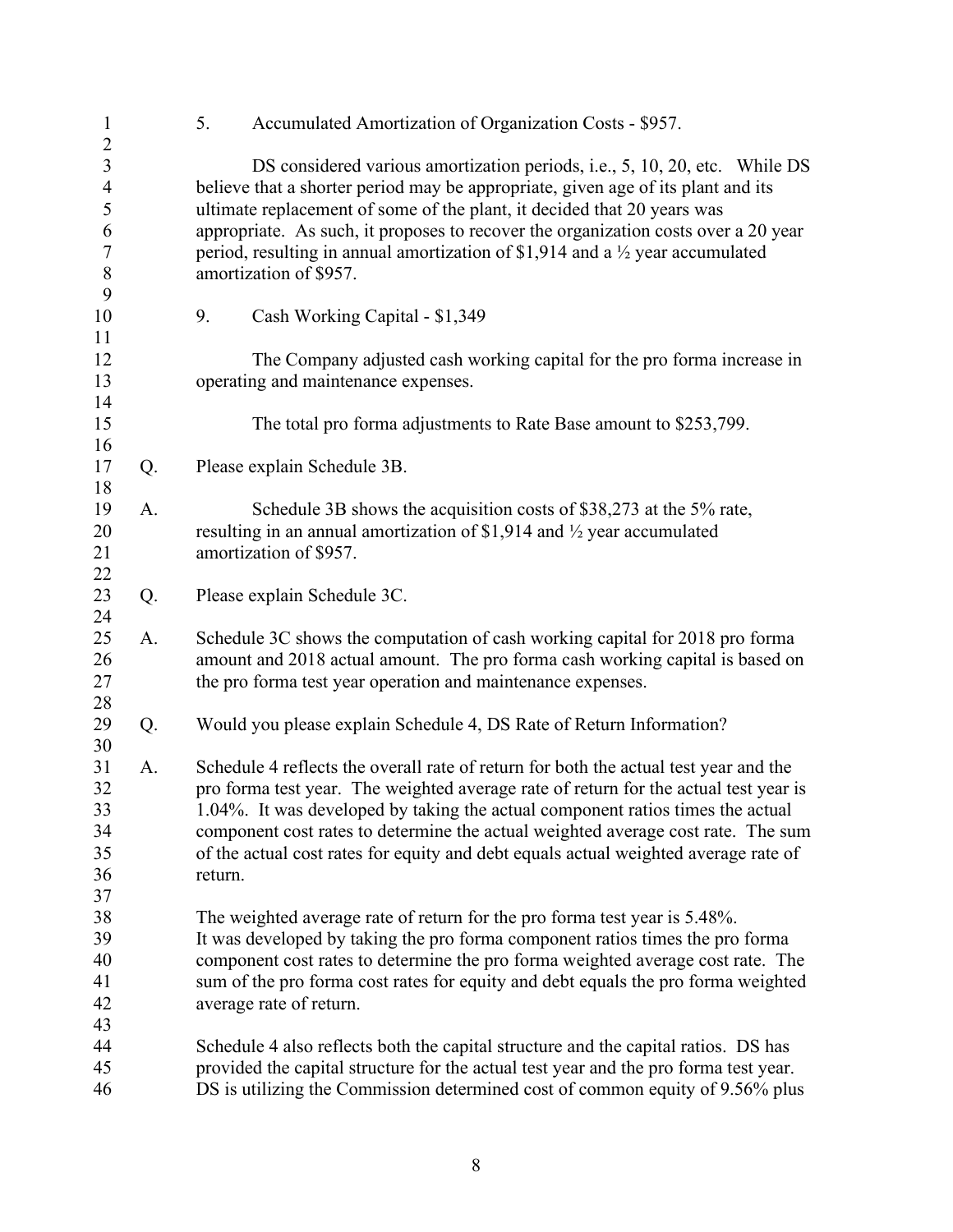| $\mathbf{1}$                     |    | .50%, totaling 10.06%.                                                                                         |
|----------------------------------|----|----------------------------------------------------------------------------------------------------------------|
| $\overline{2}$<br>$\mathfrak{Z}$ |    | In addition, Schedule 4 also reflects the long term debt, interest expense,                                    |
| $\overline{4}$                   |    | financing costs, total debt costs and debt costs rates for the actual test year. At                            |
| 5                                |    | 12/31/18 DS has \$128,986 of outstanding long term debt with related interest of                               |
| 6                                |    | \$1,836 and a cost of debt of 1.42%. It should be noted that 2018 only reflects a                              |
| $\boldsymbol{7}$                 |    | partial year of interest expenses.                                                                             |
| $8\,$                            |    |                                                                                                                |
| 9                                |    | Finally, Schedule 4 reflects the long term debt, interest expense, financing costs,                            |
| 10                               |    | total debt costs and debt costs rates for the pro forma test year. The pro forma                               |
| 11                               |    | outstanding balance is \$343,986 of outstanding long term debt. The increase in                                |
| 12                               |    | the outstanding balance is due to the proposed financing of \$215,000 with                                     |
| 13                               |    | CoBank. The pro forma interest expense related to the debt is \$19,126. The                                    |
| 14                               |    | increase in the interest expense is due to additional interest on the existing                                 |
| 15                               |    | CoBank loan and new interest on the proposed CoBank financing. The 2018 pro                                    |
| 16                               |    | forma cost of debt is 5.56%.                                                                                   |
| 17                               |    |                                                                                                                |
| 18                               | Q. | Please explain the Report of Proposed Rate Changes.                                                            |
| 19                               |    |                                                                                                                |
| 20                               | A. | If DS filing is approved as submitted, its total water Operating Revenues will                                 |
| 21                               |    | amount to \$88,288. The Total Residential Sales of Water amount to \$88,708                                    |
| 22<br>23                         |    | comes from DS 61 metered customers.                                                                            |
| 24                               | Q. | Is the Company proposing any changes to the methodology used in calculating the                                |
| 25                               |    | rates?                                                                                                         |
| 26                               |    |                                                                                                                |
| 27                               | A. | No.                                                                                                            |
| 28                               |    |                                                                                                                |
| 29                               | Q. | When is the Company proposing that the new rates be effective?                                                 |
| 30                               |    |                                                                                                                |
| 31                               |    | The Company requests that the proposed rate increase be effective as of the date                               |
| 32                               |    | of publication of the Commision's Order of Notice of its request for permanent                                 |
| 33                               |    | and temporary rate increases.                                                                                  |
| 34                               |    |                                                                                                                |
| 35                               |    | The Company plans to make a separate, temporary rate filing in a week or two                                   |
| 36                               |    | proposing temporary rates. The Company therefore proposes that permanent and                                   |
| 37                               |    | temporary rates be effective the date of publication of the Commission's Order of                              |
| 38                               |    | Notice, subject to reconciliation as provided by RSA 378:29.                                                   |
| 39                               |    |                                                                                                                |
| 40                               |    | The temporary rate filing will be essentially the same as the permanent rate filing                            |
| 41                               |    | except for the elimination of certain pro forma adjustments. The temporary rate                                |
| 42<br>43                         |    | filing will contain what is necessary for the PUC Staff to conduct a limited review                            |
| 44                               |    | and hopefully join with DS in presenting a settlement agreement on temporary<br>rates to the PUC for approval. |
| 45                               |    |                                                                                                                |
| 46                               | Q. | How will rates set in this proceeding impact the Company's remaining                                           |